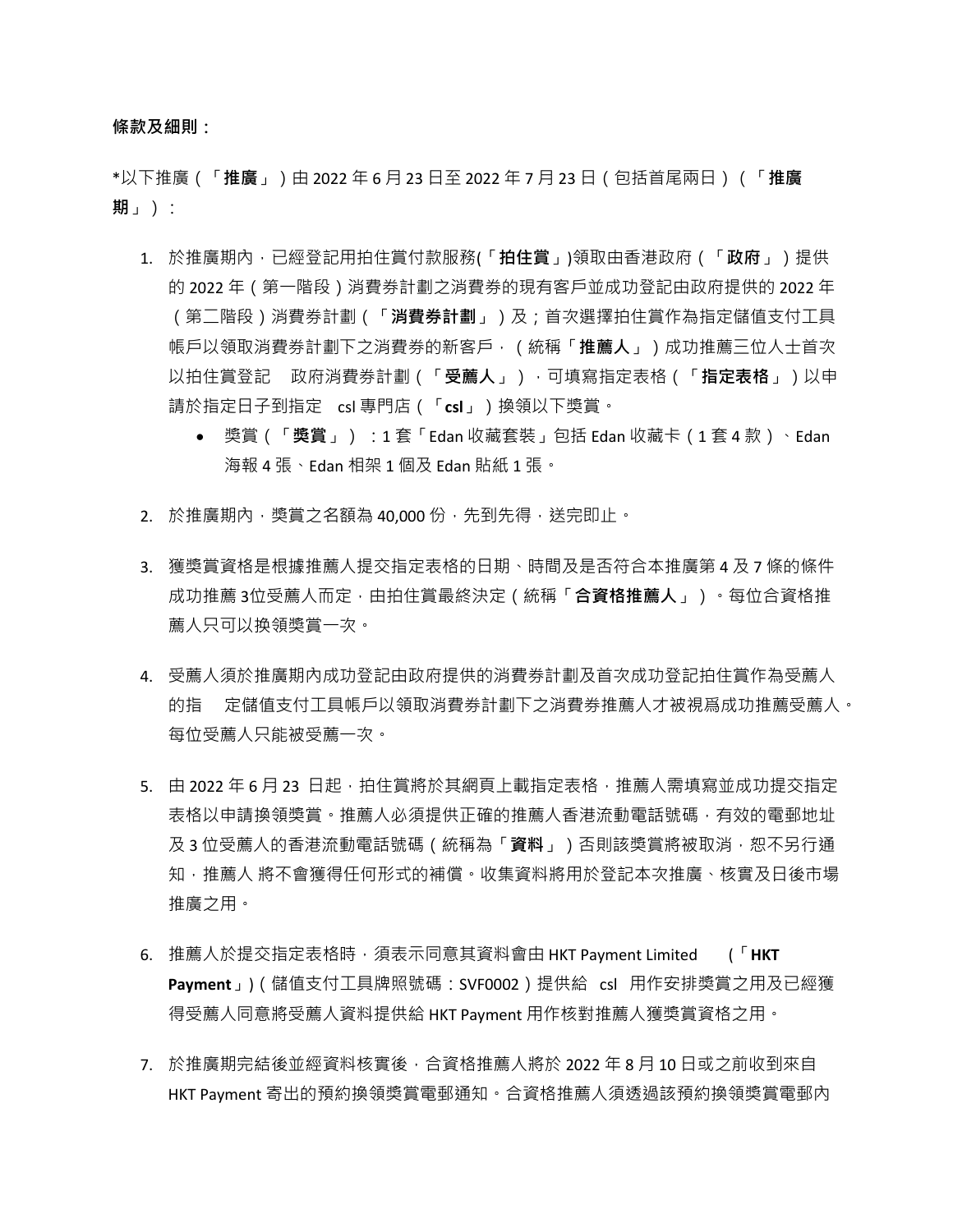的連結, 使用登記 Tap & Go 的香港流動電話號碼進行一次性短訊驗證碼認證, 成功驗證 後,合資格推薦人可於預約的指定日子及 csl 領取獎賞,一旦確認後將不能更改。成功 預約後,合資格推薦人將於領取獎賞兩天前,收到預約換領獎賞確認電郵提醒通知,內包 含領取獎賞的日期﹑地點 以及領取獎賞的連結。

- 8. 如合資格推薦人未能於預約換領獎賞確認電郵內的指定日子到指定 csl 領取獎賞, 合資格推 薦人將被視作放棄獎賞而無須另行通知,且不會獲任何賠償。如於 2022 年 8 月 10 日後合 資格推 薦人未能獲得預約換領獎賞電郵,則被視爲未能成功換領獎賞,而拍住賞無需要向 推薦人提供 任何解釋。
- 9. 合資格推薦人領取奬賞時必須親自於 csl 出示有效身份證明文件及出示由 HKT Payment 寄 出的預約換領獎賞確認電郵(內包含換領獎賞連結)以供 csl 職員輸入密碼兌換獎賞。打 印副本電子郵件恕不接受。
- 10. 獎賞不可轉讓,不可兌換現金、禮品、服務、折扣及/或其他產品。

11. 獎賞不設郵寄服務。

- 12. HKT Payment 有權取消任何人士之參加此推廣或獲得任何獎賞的資格,並對於任何對此推 廣作不利影響之行為採取法律行動。
- 13. 對於此推廣之登記資料及任何計時方面‧將以 HKT Payment 之伺服器所收集之數據作準。 任何因電腦、通訊工具、網路等技術問題或其他任何非在 HKT Payment 合理控制範圍內的 問題引致您所遞交的資料有遲延、遺失、錯誤、無法辨識等情況, HKT Payment 概不負責。
- 14. 選擇拍住賞作為指定儲值支付工具帳戶以領取由政府提供的消費券計劃下之消費券受政府 消費 券條款及細則(<u>www.tapngo.com.hk/chi/cvs\_tnc.html</u> )<sup>、</sup>消費券計劃 ([www.consumptionvoucher.gov.hk](http://www.consumptionvoucher.gov.hk/))及政府對於消費券計劃的審批、行動和決定約束。
- 15. 拍住賞由 HKT Payment 營運,是政府消費券計劃下指定的儲值支付工具營辦商,並受相關 條款及細則約束。HKT Payment 對 csl 提供的獎賞、服務質素或任何其他事宜概不承擔任何 責任。
- 16. HKT Payment 保留隨時更改或取消此推廣及/或獎賞, 及/或修訂或修改此等條款及細則之 權利而無須事前通知。如有任何爭議, HKT Payment 的決定是最終及具決定性的。如對拍 住賞有任何疑問,詳情請瀏覽 [www.tapngo.com.hk](http://www.tapngo.com.hk/) 或致電拍住賞服務熱線 2888 0000。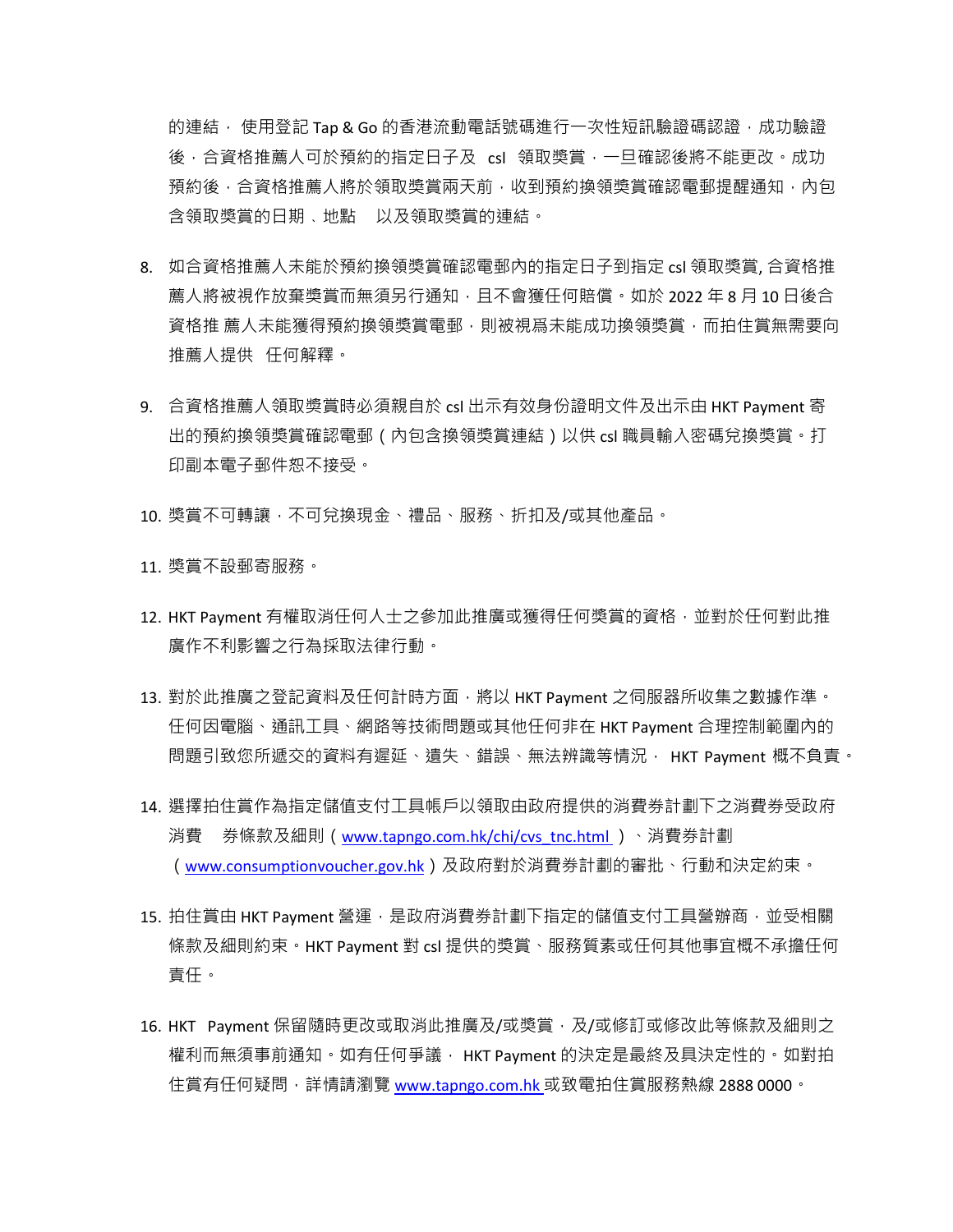17. 本條款及細則的中英文版如有任何差異,一概以英文版為準。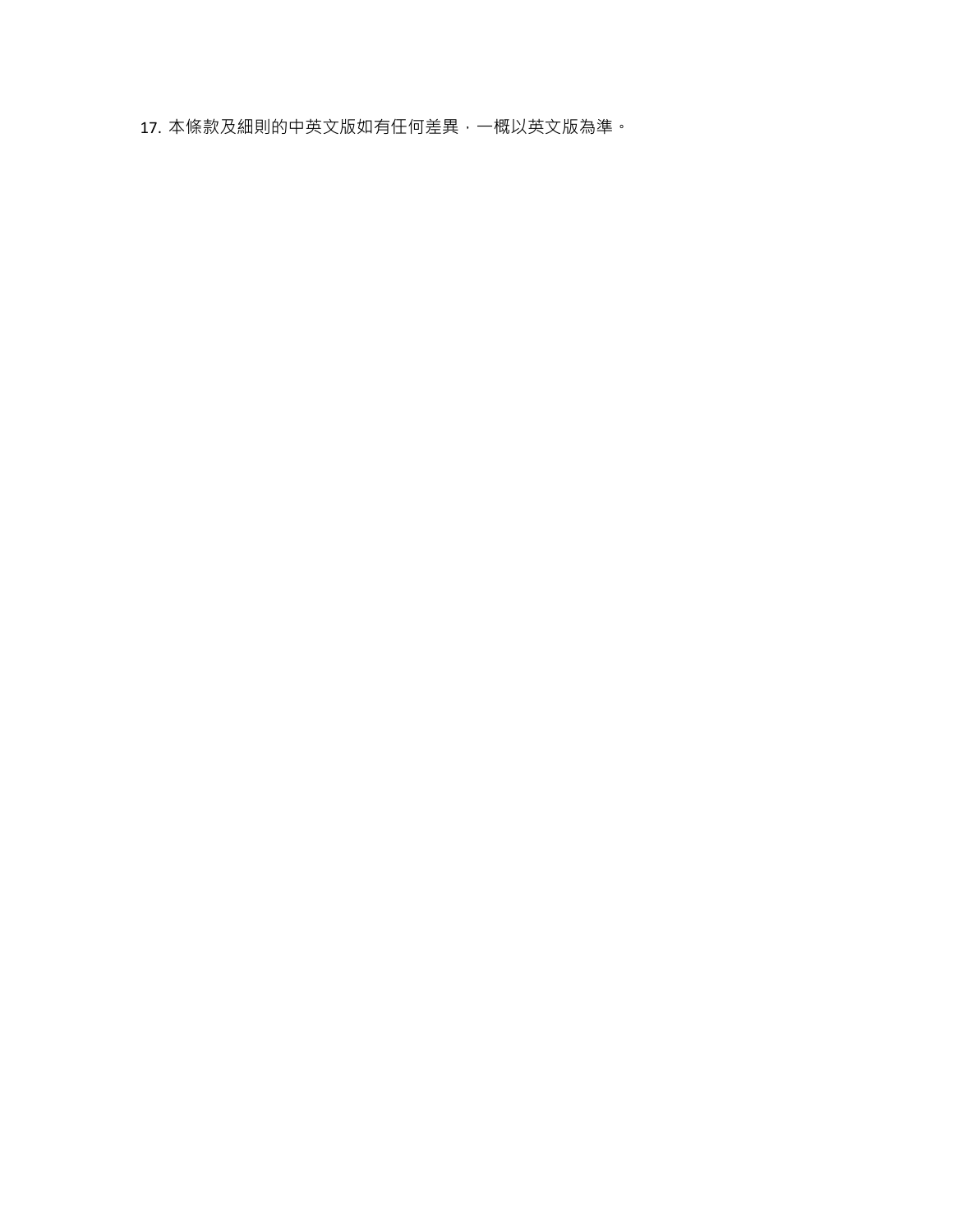## **Terms and Conditions:**

\*The following promotion ("**Promotion**") starts from 23 June 2022 to 23 July 2022 (both dates inclusive) ("**Promotion Period**"):

- 1. During the Promotion Period, existing customers who have registered to use Tap & Go Payment Service ("**Tap & Go**") to receive consumption vouchers under the 2022 (Phase I) Consumption Voucher Scheme provided by the Hong Kong SAR Government ("**Government**") and have registered Government's 2022 (Phase II) Consumption Voucher Scheme ("**CVS**") and; new customers who first selected Tap & Go as the designated stored value facility account for receiving the consumption vouchers under the CVS for the first time (collectively, "**Referrers**"), and have successfully referred three persons to register for the CVS with Tap & Go for the first time ("**Referees**"), can fill in the designated form ("**Designated Form**")to apply for redeeming the following Reward at designated csl shops ("**csl**")on designated day.
	- Reward ("**Reward**"): 1 set of "Edan Collection Set" including Edan postcards (1 set of 4), 4 Edan posters, 1 Edan photo frame and 1 Edan sticker.
- 2. During the Promotion Period, the quota for this Reward is 40,000, on a first-come- first-served basis, while stocks last.
- 3. The eligibility for the Reward is determined by the date and time when the Referrer submits the Designated Form and whether the Referrer meets clause 4 and 7of this Promotion in successfully referred 3 Referees, Tap & Go reserves the right of all final decision (collectively, "**Eligible Referrers**"). Each Eligible Referrer can only redeem the Reward once.
- 4. During the Promotion Period, in order for the Referrer to successfully referred a Referee, the Referee must have successfully registered for the CVS provided by the Government and have successfully registered and designated Tap & Go as the designated stored value facility account for receiving the consumption vouchers provided by the Government for the first time. Each Referee can be referred once only.
- 5. From 23 June 2022 onwards, the Designated Form will be uploaded onto the website of Tap & Go. Referrers must fill in and successfully submit the Designated Form to apply for the redemption of the Reward. The Referrer must provide the correct Referrer's Hong Kong mobile phone number, valid email address and 3 Referees' Hong Kong mobile phone numbers (collectively, "**Data**"), otherwise the Reward will be forfeited without prior notice nor receive any form of compensation. Data is collected for registration, verification and future marketing purposes.
- 6. When submitting the Designated Form, the Referrer needs to agree that his or her Data will be provided to HKT Payment Limited ("**HKT Payment**") (stored value facility license number: SVF0002) and pass to csl for the purpose of arranging Reward and the Referrer has obtained the consent of the Referees to provide their Data to HKT Payment for the purpose of checking the Referrer's eligibility for the Reward.
- 7. After the end of the Promotion Period and after the Data has been verified, Eligible Referrers will receive a reservation email from HKT Payment on or before 10 August 2022. Eligible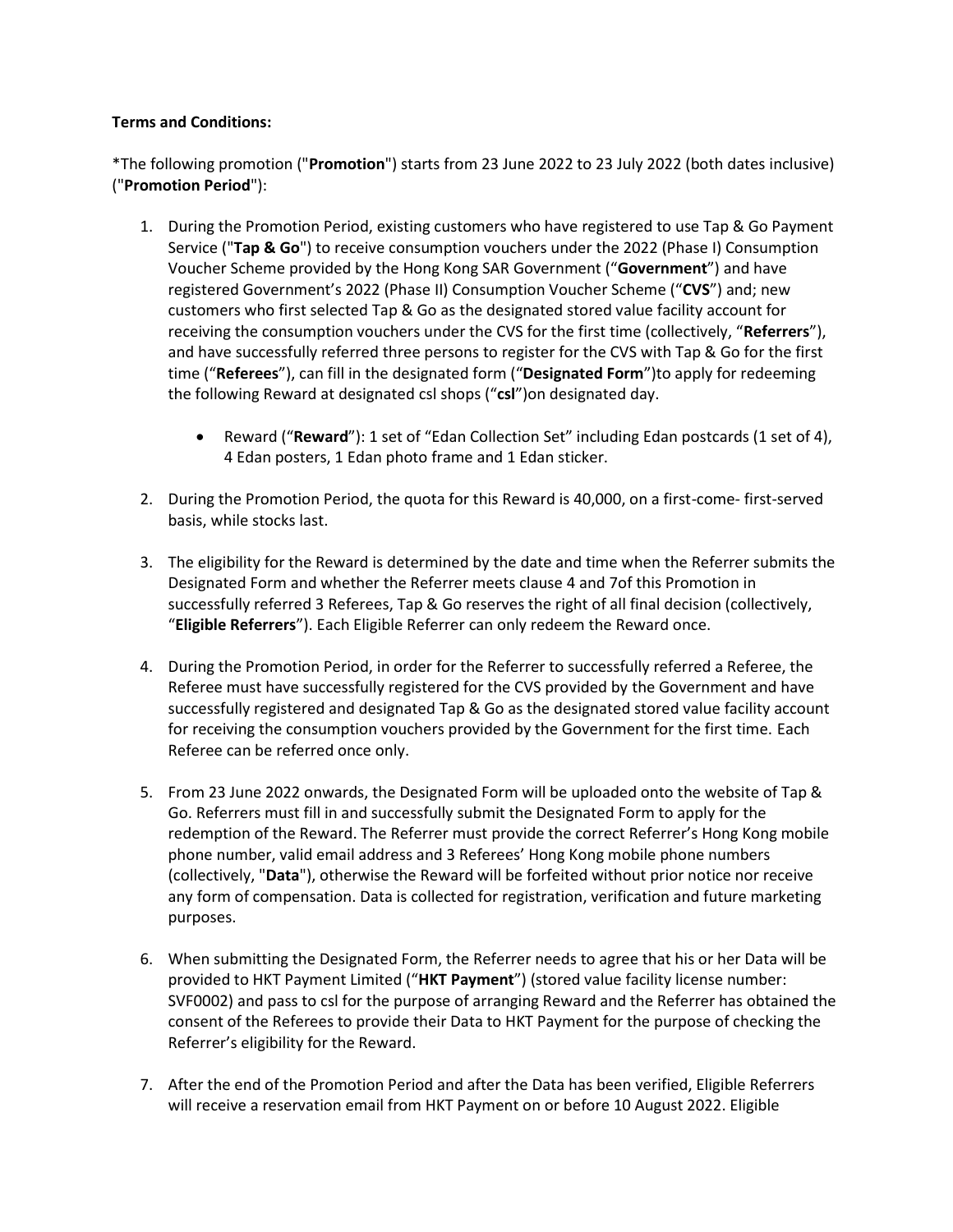Referrers must use the Hong Kong mobile phone number registered with Tap & Go to complete a one-time SMS verification code verification through the link provided in the reservation email. After successful verification, Eligible Referrers can make an appointment to reserve and redeem the Reward at a designated csl on a designated date. Once the appointment was confirmed it cannot be changed. After successful reservation, the Eligible Referrer will receive an email reminder of the confirmation of reservation two days before the Reward can be redeemed, including the date, location and a link to redeem the Reward.

- 8. If the Eligible Referrer fails to collect the Reward at designated csl on the specified days stated in the confirmation of reservation email, the Eligible Referrer will be deemed to have forfeited the Reward without prior notice and will not receive any compensation. If the Eligible Referrer fails to receive the reservation email after 10 August 2022, it will be deemed that the Reward has not been successfully redeemed, and no explanation will be provided by Tap & Go to the Eligible Referrers.
- 9. The Eligible Referrer must present a valid identification document in person at csl when redeeming the Reward and present the confirmation of reservation email (including the reward redemption link) sent by HKT Payment for csl staff to enter the password to redeem the Reward. Printed copy emails will not be accepted.
- 10. Reward is non-transferable and cannot be exchanged for cash, gifts, services, discounts and/or other products.
- 11. No postal service for the Reward will be arranged.
- 12. HKT Payment reserves the right to disqualify any person from participating in this Promotion or receiving any Reward, and to take legal action against any behavior that adversely affects this Promotion.
- 13. For the registration information and any timing of this Promotion, the data collected by the server of HKT Payment shall prevail. HKT Payment shall not be responsible for any delay, loss, error, indiscernibility of the information you submit due to technical problems such as computers, communication tools, networks, or any other problems that are not within the reasonable control of HKT Payment.
- 14. Designation of Tap & Go as the stored value facility account for receiving the consumption voucher under the CVS provided by HKSAR Government is subject to the Government consumption voucher Terms and Conditions (https://www.tapngo.com.hk/eng/cvs\_tnc.html), the Government CVS (https:/[/www.consumptionvoucher.gov.hk/en/index.html\) a](http://www.consumptionvoucher.gov.hk/en/index.html))nd the approvals, actions and decisions of the Government.
- 15. Tap & Go is operated by HKT Payment, a stored value facility operator designated by the Government under the CVS and subject to its relevant terms and conditions. HKT Payment is not responsible for the Reward, service quality or any other matters provided by csl.
- 16. HKT Payment reserves the right to vary or cancel the Promotion and/or Reward, and/or amend or alter these terms and conditions at any time without prior notice. In the event of any disputes, the decision of HKT Payment shall be final and conclusive. For any enquiries, please